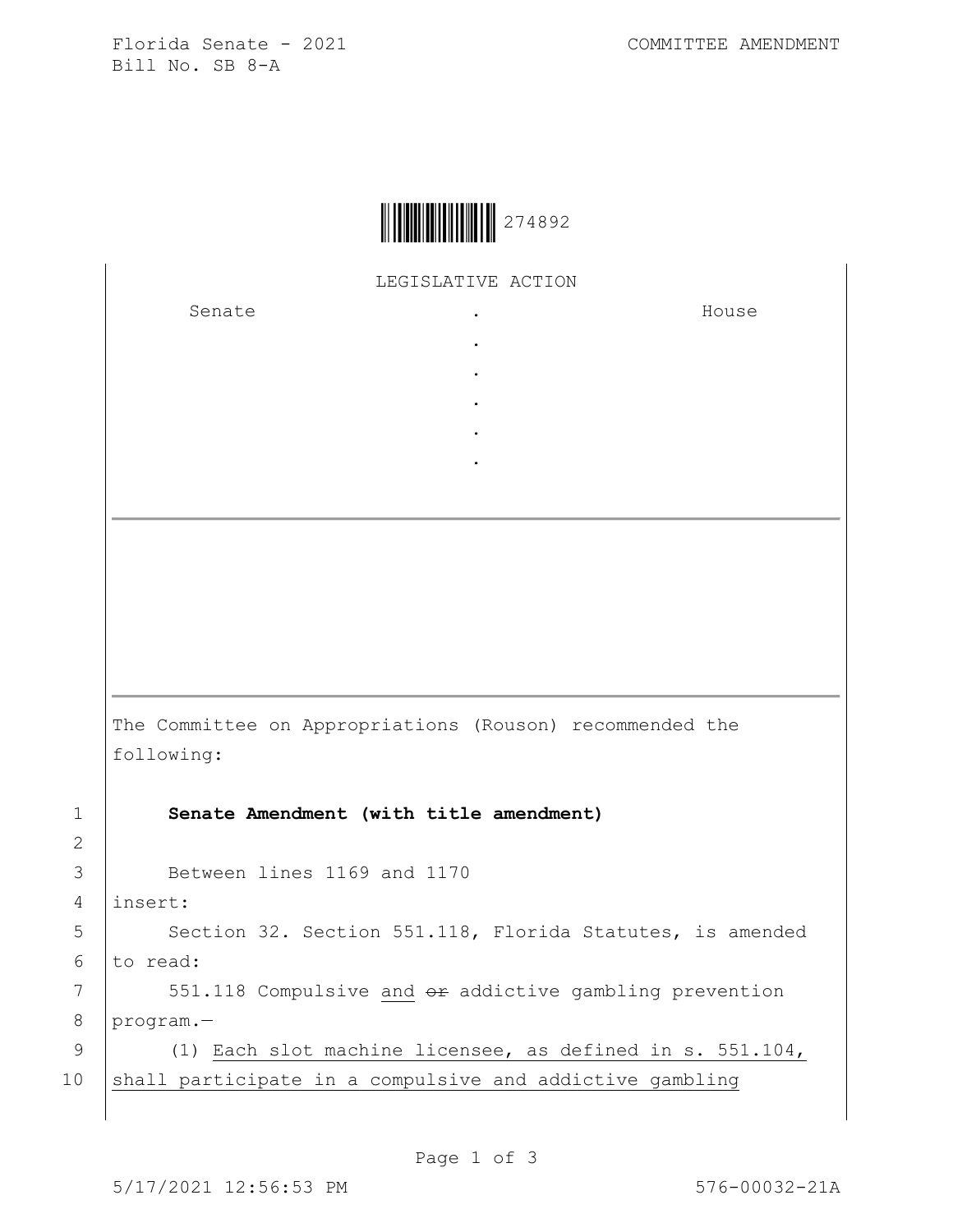Florida Senate - 2021 COMMITTEE AMENDMENT Bill No. SB 8-A

Ì274892JÎ274892

11 prevention program approved by the division. Each The slot 12 machine licensee shall: 13 (a) Provide responsible gaming awareness offer training to 14 employees for the purpose of recognizing compulsive and 15 addictive gambling behavior on responsible gaming and shall work 16  $|$  with a compulsive and  $e$  addictive gambling prevention program 17 administered by the division to further the intent of this 18 section to recognize problem gaming situations and to implement 19 | responsible gaming programs and practices. 20 (b) Display adequate signage in all public access areas of 21 the licensee's facilities, that display words similar or 22  $\vert$  comparable to, "if you or someone you know has a gambling 23 problem and wants help, call (888)-ADMIT-IT." 24 (c) Display the words "gambling problem" and "call (888)- 25 ADMIT-IT" on all print, billboard, sign, online, or broadcast 26 advertisements of sports betting, fantasy sports contests, or 27 other type of covered game offered online or via mobile or other 28 electronic device, or in a sports wagering room. 29  $(2)$  The division shall, subject to competitive bidding, 30 contract for provision of services related to the prevention of 31 eompulsive and addictive gambling. The contract shall provide 32 for an advertising program to encourage responsible gaming 33 practices and to publicize a gambling telephone help line. Such 34 advertisements must be made both publicly and inside the 35 designated slot machine gaming areas of the licensee's 36 | facilities. The terms of any contract for the provision of such 37 Services shall include accountability standards that must be met  $38$  by any private provider. The failure of any private provider to 39 | meet any material terms of the contract, including the

Page 2 of 3